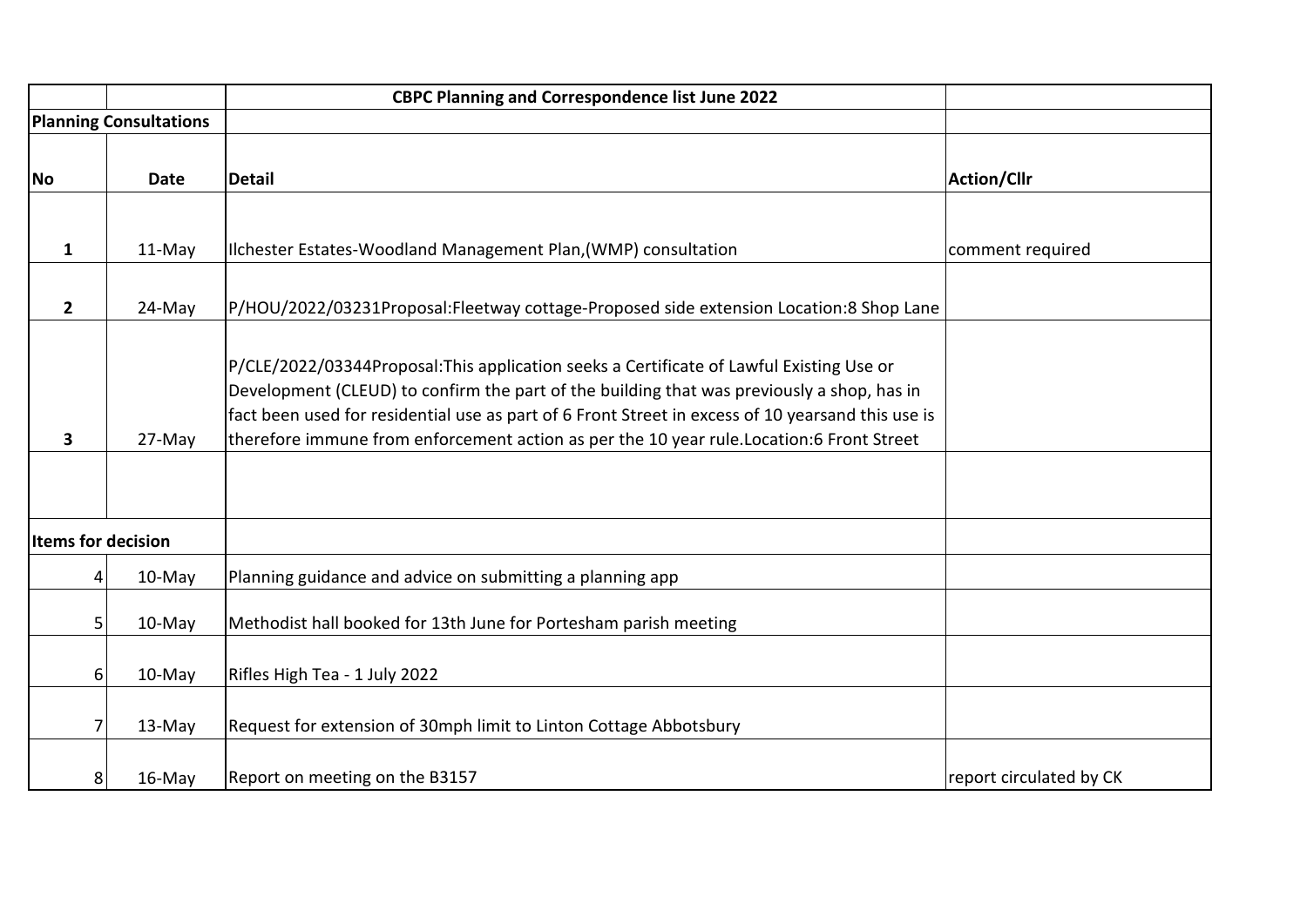|                              |          | Dorset Council Planning Update for Town and Parish Councils - Invitation from Cllr. David |                                                                |
|------------------------------|----------|-------------------------------------------------------------------------------------------|----------------------------------------------------------------|
| 9                            | 17-May   | Walsh                                                                                     | IW, KD and Clerk attended                                      |
| 10                           | 18-May   | Portesham Playing Field ecology report                                                    | supplied but further information<br>needed                     |
| 11                           | 19-May   | Ilchester Estate request for Permissive path and Henry Ford memorial                      | meeting held and info provided,<br>further info after 30th May |
| 12                           | 24-May   | S 106 funds for Chesil Bank                                                               | PC needs to find projects or could<br>lose the funds           |
| 13                           | 25-May   | Portesham Surgery Merger- do the PC have any comments                                     |                                                                |
| 14                           | $25-May$ | Lease for play area in Portesham- still ongoing                                           | PC to confirm to continue with<br>Lease                        |
| 15                           | 30-May   | Asset site meeting                                                                        | Cllrs to visit all CBPC assets                                 |
| 16                           | 31-May   | Pavillion site meeting                                                                    | Recreation group meeting                                       |
| <b>Items for Information</b> |          |                                                                                           |                                                                |
| 17                           | 12-May   | Platinum Jubilee Celebrations - plant pots on the Knapp                                   | agreed pending risk assessment                                 |
| 18                           | 12-May   | GROUNDWORK UK Y/E 31/03/23 - Payment Remittance                                           | NP grant received                                              |
| 19                           | 13-May   | Leader's bulletin                                                                         | from Ward Cllr                                                 |
| 20                           | 13-May   | Important Update from Dorset Council - BBQ & Fire Risk Joint Campaign                     |                                                                |